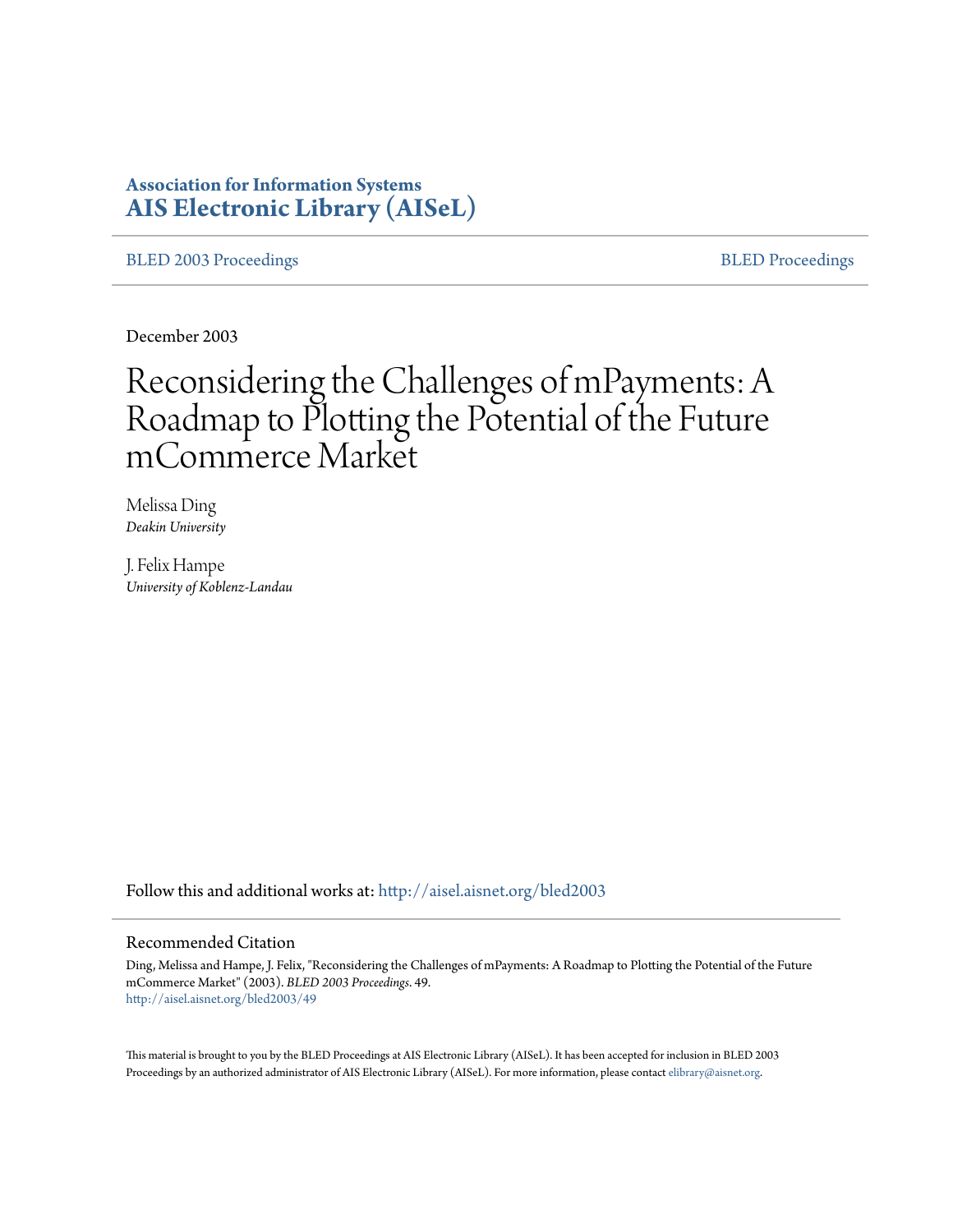# **16th Bled eCommerce Conference**

#### **eTransformation**

Bled, Slovenia, June 9 – 11, 2003

# **Reconsidering the Challenges of mPayments: A Roadmap to Plotting the Potential of the Future mCommerce Market**

#### **Melissa Soo Ding**

Deakin University, Australia DingM@Deakin.edu.au

#### **J. Felix Hampe**

University of Koblenz-Landau, Germany Hampe@Uni-koblenz.de

## **Abstract**

*The current market penetration of mobile phones in conjunction with an expected growth of mCommerce offers a high potential for the growth of mPayment over the next few years. Research analysts have predicted that mPayments will gain a significant foothold in coming years although high-speed data services and the requisite demand will not materialize overnight. A wide variety of mPayment technologies are available today, but the value of such services is not clear.* 

*Services launched have seen both success and failure and therefore service providers need a realistic vision of the future. This paper explores the factors that affect the growth of the mPayments market and attempts to provide a roadmap for reassessing the potential success of this future market.* 

# **1. Introduction**

The concept of mobile commerce came into existence around the mid 1990's, which resulted in optimistic forecasting that by the year 2000, mobile commerce transactions would occur on a daily basis. With great sums of money being exchanged for UMTS licenses (3G) across Europe, early 2000 further experienced great confidence in the future of the mobile communications. The promised technological outcomes however did not live up to prevailing expectation, which impacted on the ability of mobile network operators (MNOs) to deliver services. (Keen and Mackintosh 2001) observed that the next major shift in the use of IT will obviously be toward wireless and mobile commerce and it will happen with the same start-up problems encountered by eCommerce as in many ways mCommerce is the continuation of eCommerce with mobile devices.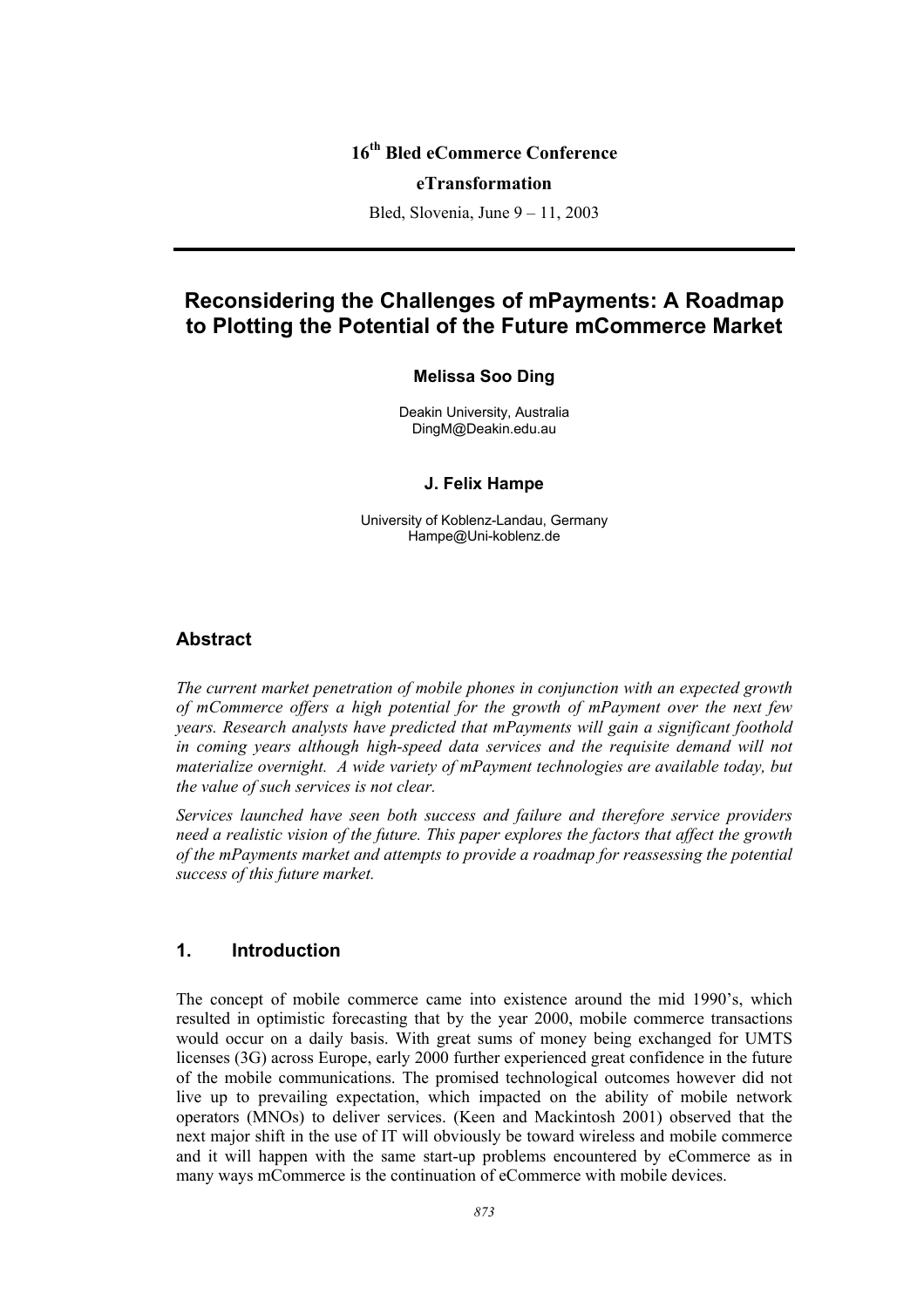With the growing momentum of the wireless revolution and the mCommerce explosion, it is evident that mobile devices are becoming a critical component of the digital economy. The spread of mobile phones bode well for the future of mCommerce. Most mobile phones have an embedded chip that can be used to store value or provide secure authorization and identification that does not rely on a card reader, PC and modem combination or a POS terminal. Therefore, some experts believe that the mobile phone will replace even smart cards as a means of payment (Bucci 2001; Henkel and Zimmermann 2001; Krueger 2001b).

Mobile phones have become devices for paying for merchandise (Paavalainen 2001) and as mobile markets continue to mature, the ability to pay using a mobile handset will be key for the development of next generation services. (OSCIE 2002) suggest that the widespread access to payment services on mobile phones and mobile communications devices is in fact a pre-condition for the development of a successful marketplace for advanced mobile services in the European Union and that mPayments are likely to become an important segment of the retail payment market. To a large extent the reason lies in immediate payment fulfilment and thus reduced risk and transaction cost.

TowerGroup forecasts that the number of consumers using mobile devices to make payments will rise dramatically between now and 2005 and that 118 million Western European and 145 million users in the Asia-Pacific region will purchase low-cost mobile premium content by 2005 (Cellular News 2002). Forrester Research claims that the mobile payment market will be worth \$22 billion by 2005 making it the fastest growing area of the global payments scenario (Baschnonga 2002). (Wireless World Forum 2002a) predicts that Japan, USA, Germany and UK will represent four of the largest mobile payment markets in the world by 2006 and forecasts that there will be more than 200 million regular mobile payment users, spending a total of 47.2 billion Euros.

Despite the high level of expectation that prevailed in 2000 and 2001, no mPayment platform has as yet gained significant market acceptance, at least in Europe. Existing solutions are either available only in specific geographical areas or amongst a given set of market actors, or limited in the range of functionality they can offer. Current solutions are generally costly due to an absence of economies of scale. Therefore, there is no truly competitive offering on a pan-European basis, that includes a sufficient set of functionality (OSCIE 2002).

(Towergroup 2001) and (Fife 2002) suggested that mPayments will only begin to show significant adoption globally when the technical, social, and economic hurdles are overcome and consumer demand rises, though this will not take place in the immediate future. It is estimated that growth can be anticipated after 2006.

This paper attempts to provide an insight into the key challenges surrounding the mPayments environment, with a view to providing a framework for reassessing the future directions for a more successful market.

# **2. Methodological Framework**

The dynamic nature of the subject under study entailed an exploratory investigation mainly through synthesized data collection from secondary sources. Jarvenpaa (1991) and Neuman (1997) endorse this method of synthesizing and analyzing data that has been collected for other purposes thereby making inferences for exploratory research in Information Systems Research. Furthermore, as this is currently a dynamic subject, most of the information has been derived from conference presentations, white papers, panel reports, ongoing research working papers and also some recent publications.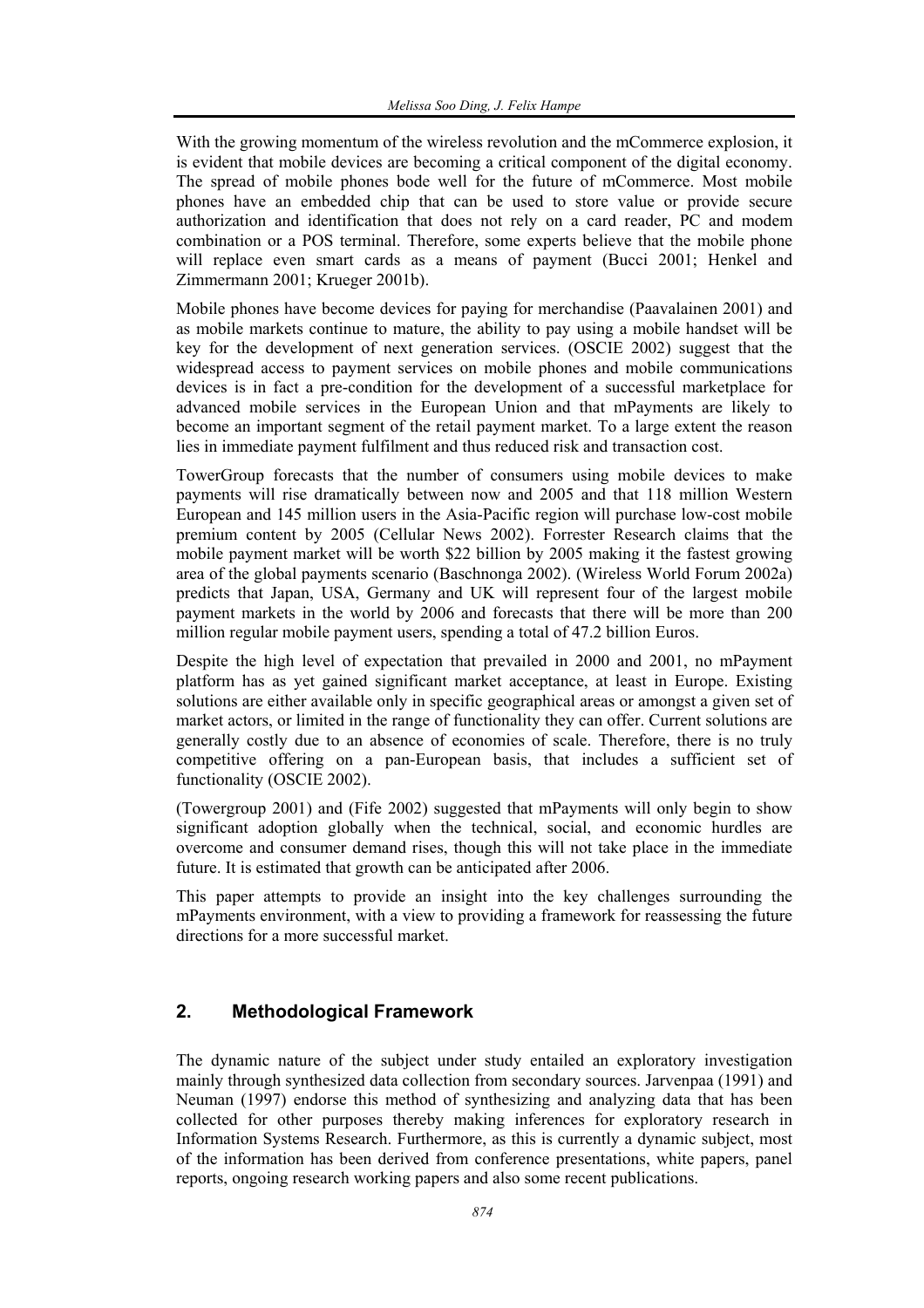The main driver of our research is the relative lack of synthesised empirical documentation in the area of mPayments and the dynamic nature of the subject under study. Gavana et al (2001) recommends the use of an exploratory investigation when there is relatively less information about particular situations or when there are no precedents available to extrapolate from. Therefore, being a new and evolving discipline, mPayment Research suited this procedure. Exploratory studies are also crucial for getting insights into new phenomena and for advancement of knowledge to utilize further methods.

## **3. Key Challenges to a Successful mPayment**

Presently, there are a great variety of mPayment technologies available globally, but significant adoption of such services is yet to come. Services launched so far have seen success and failure with probably more of the latter. There have been a number of third party micro payment schemes (for e.g. Cybercash, Digicash, Flooz, Beenz.com etc) that have been implemented for payments via the internet as well as the evolution of mPayment services (e.g. Paybox) but these are gradually disappearing.

In 2001, Forrester Research identified three major issues that prevented mPayments from taking off; lack of consumer trust, partnerships struggling over the terms of their collaboration and a lack of standardized user-friendly infrastructure. Others, however, attributed the reasons for this slow start to device and network limitations, maturity of payment solutions, customers' lack of interest and the lack of common standards.

On the other hand, many authors have suggested that key success elements include the combination of simplicity and usability of the services, cost effectiveness, market knowledge and understanding, teaming up with the right partners, security and technical interoperability (Bennett 2002; Northstream 2002; Trintech 2002). In addition, (Wireless World Forum 2002b) suggested positioning payments as a core element supporting the mobile internet strategy and developing payments systems to be as usable as possible for the consumer. Lastly, this should also provide a realistic business case for all involved.

(Northstream 2002) argued that a critical mass is needed on both ends of the mPayments chain to make it a success, where it is essentially about buyers who need to choose mPayments as a form of payment over what they currently use; and about merchants who are ready and willing to accept this new form of payment. (Fife 2002) suggested that customer behaviour modification and shifting of activities to use mobile technologies can occur only if all of the pieces of the value chain are coordinated. In order to obtain a realistic vision of the future, service providers need to pay careful attention to social and cultural factors of a given location (Fife 2002). Analysts believe that a payment solution would need to rapidly reach most merchants to be acceptable to consumers, and be readily usable by more than 15% of consumers to be acceptable to merchants (Wallage 2002).

When Paybox announced the pullback of its mPayments services in January 2003, it had approx. 700,000 active users and 7,500 acceptance points in Germany, with a total of 900,000 users over four countries (Wallage 2002). It was considered by many to be one of the more successful mPayment start-up companies (Donnelly 2002; Wallage 2002). This raises a question on "what is the right level of critical mass needed for an mPayments venture to succeed?"

In order to understand and answer this question, we have therefore considered the following dimensions: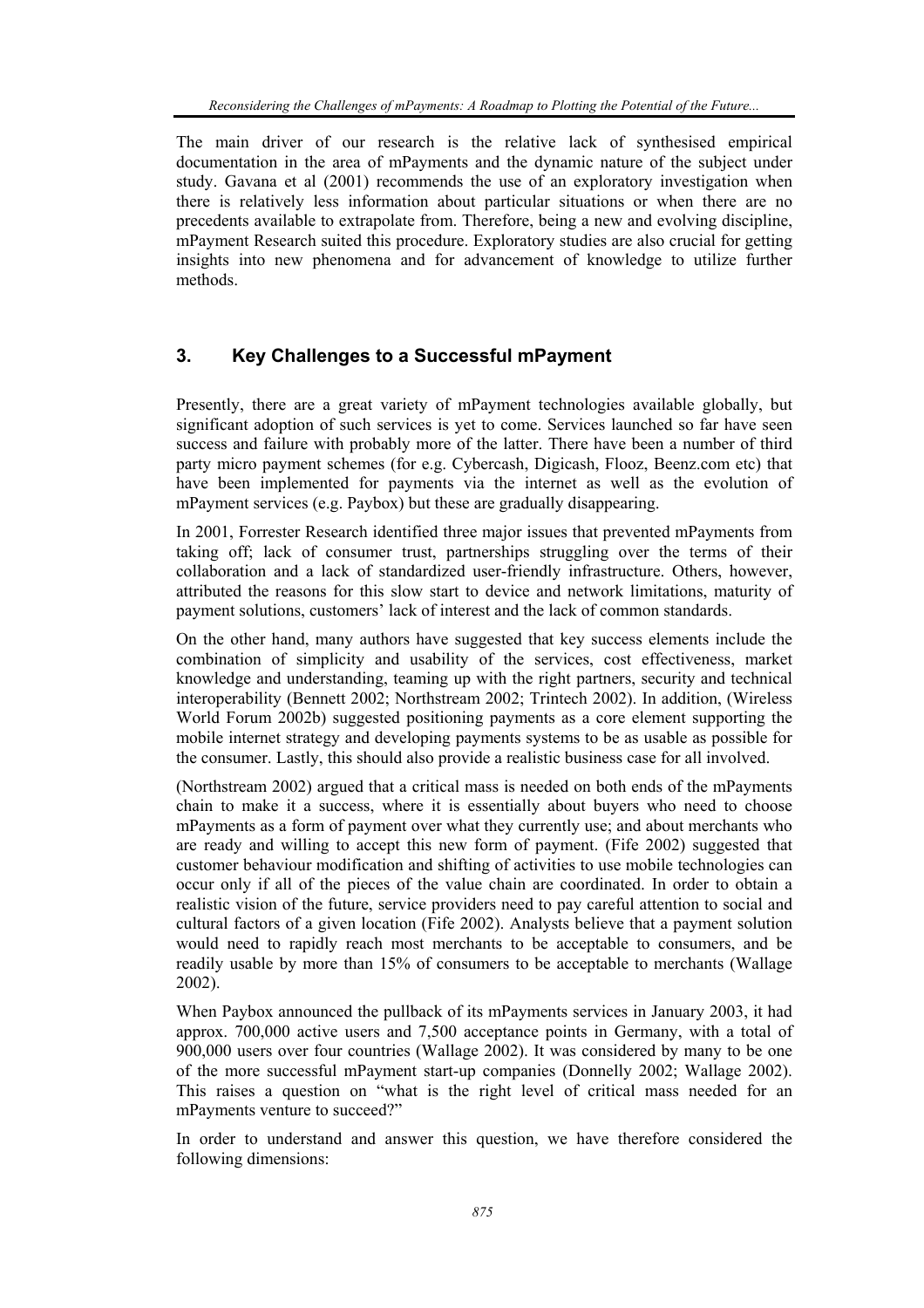## *3.1 Security*

The lack of security has been a major obstacle for the success of business to consumer eCommerce in the fixed line Internet environment (KPMG 2000b; MeT 2001; Baschnonga 2002). Secure payment standards are essential if mCommerce is to become a mass-market phenomenon. Key features for highly secure mCommerce include authentication, nonrepudiation, encryption, data integrity and confidentiality [see (Ding and Unnithan 2002) for details]. Surveys revealed that the most important barriers for consumer adoption of eCommerce were security, privacy of personal data and trust.

This theme seems to have continued into the mPayments environment. (Baschnonga 2002) highlighted that the evolution of payment services has been hampered by the absence of a ubiquitous security standard. (Hampe et al. 2000) however, disputed the security concern on mobile devices by arguing that digital mobile phone networks are encrypted, which ensures that messages cannot be added, deleted or modified. Mobile phones are linked to individuals and in the majority of cases mobile phone service providers already have an established system of identity checking. This sole ownership characteristic of the mobile phone, where the phone is uniquely identifiable and non anonymous, supports non-repudiation of transactions by customers, thus safeguarding the vendors (Hampe et al. 2000; Telecom Media Networks 2002; Trintech 2002). Additionally, the personal aspect of mobile phones enable secure certificates to be stored within the device and security of mCommerce can be developed to address current concerns. When mobile phones are equipped with a device to protect personal information, the security level of an entire service, including the network, improves considerably (Paavalainen 2001; Costello 2002; Ding and Unithan 2002; Trintech 2002). The authentication capabilities provided by the GSM/GPRS/UMTS system using SIM is thought to be sufficient enough (Hampe et al. 2000; Institute for Communications Research and Systems @ Work).

Companies like Visa International offers 3D-Secure technology to provide security for mPayment transactions that originates from mobile phones or other mobile devices. This allows Visa card issuers to validate the identity of their cardholders in real time (Cellular News Co 2002; VISA International 2002) leading to reduction in disputed transactions and the resultant expenses and losses. It is expected that nearly 80% of all eCommerce charge backs and fraud will be avoided (VISA International 2002).

However, as (Kalakota and Robinson 2001) and (Ghosh and Swaminatha 2001) have pointed out, the full potential of consumer and business applications cannot be realised unless there is a sufficient level of trust in the underlying security of mobile networks and end-to-end security provision is available. Consumer's lack of trust is a major barrier for the adoption of eCommerce and resolving security issues will not automatically help to gain this trust. It is of more importance however to convince and assure consumers about the security of mPayment systems which can be done with the assistance of proper marketing channels as well as advocacy from reputable institutions (Egger and Abrazhevich 2001; Telecom Media Networks 2002).

## *3.2 Interoperability*

Many claim that the most obvious obstacle in developing mPayments is the lack of common standards (Costello 2002; Ding and Unithan 2002; Northstream 2002). The current proliferation of payment software providers and their initiatives to implement and standardize procedures is actually hindering the progress of mPayments. This is because the lack of a coherent roadmap for the future may have lead to market fragmentation and delayed the growth phase (Northstream 2002; Datamonitor 2003). The lack of common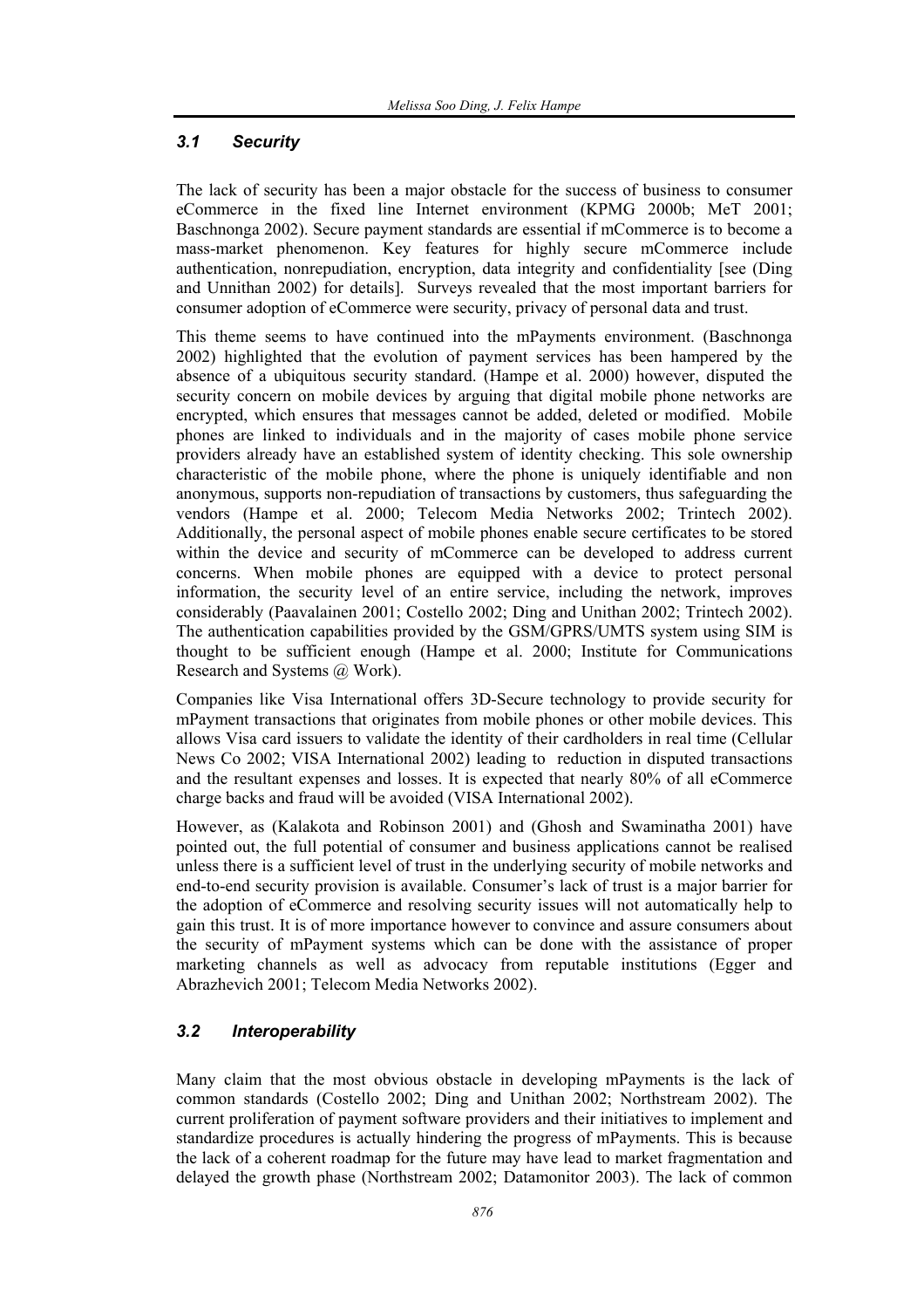standards and a vast array of different solutions have served only to confuse consumers and consequently mPayments have failed to live up to expectations, particularly in Europe.

The usefulness of payment systems increases with the number of users. As users have a high preference for ubiquity, (Krueger 2001) argues that this demand for ubiquity will require interoperability and therefore a certain amount of standardization. Interoperability of handsets and systems is a major element in determining the success of mPayments (MeT 2001; Krueger 2001b) because ease of use and commonality of experience is key for the adoption of new technology. Standards and a Standards Body will help jump-start the mCommerce market.

In the past two years, several initiatives are underway to provide ubiquity of services, to push the development and acceptance of standards, protocols, and technologies for enabling such visions. MeT (Mobile electronic Transactions) formed by industry leaders Ericsson, Motorola, and Nokia, is defining the usage scenario and secure transaction architecture necessary to transform mobile phones into personal trusted devices. A Mobile Payment Forum has also been established by leading organisations in the payment industry to set up a global, cross-industry association to advance the development of standardized features and functions for secure and robust payment technologies in a mobile environment. PayCircle is also creating standards for the handling of transactions originating from mobile devices by creating standard interfaces through which payment systems, wireless networks and vendors will be able to communicate (Costello 2002). In Europe, the European Committee for Banking Standards (ECBS) and the European Telecommunications Standards Institute (ETSI) have signed a co-operation agreement to increase the effectiveness of their efforts towards the development of standards for the security of telecommunications and m-commerce (m-Travel.com 2002).

Early in 2002, the Open Mobile Alliance (OMA) was formed as the first steps towards wireless technology unification in its bid to devise open and interoperable standard industry needs to bridge the gaps amongst all the players. The association aims to deliver responsive and high-quality open standards and specifications for market and customer requirements that can be consolidated to create a common architecture. With the integration of many initiatives into OMA, we see this alliance as becoming the dominant driving force in the field.

### *3.3 Simplicity and Usability*

Usability will largely determine whether users will use an mPayment service (Northstream 2002). A test conducted by Eye-square on Mobile Internet usability revealed that only user-friendly mobile services enjoy a high potential of user acceptance (Duda et al. 2002). Successful services are especially characterized by limited functionality and a clear focus on the specific mobile situation of the user. Services that provide a user-friendly navigation system and a quality application context have received the highest level of customer acceptance (Duda et al. 2002; Fife 2002; .

Customers make their consumption choices on the basis of benefits and values that technologies enable them to achieve (Kreyer et al. 2002; Northstream 2002). Providers of mPayments solutions must focus on the abilities of end-users to deliver mPayments as a service and position ongoing development with respect to consumer usage patterns (Wireless World Forum 2002b) as customer acceptance is vital for successful proliferation of mPayments. A study conducted by Cap Gemini Ernst & Young concludes that it is possible to speedup acceptance of new technology if operators focus their market strategy on the needs of the users and the product proposition consider what consumers want from an mPayments offering (Datamonitor 2003).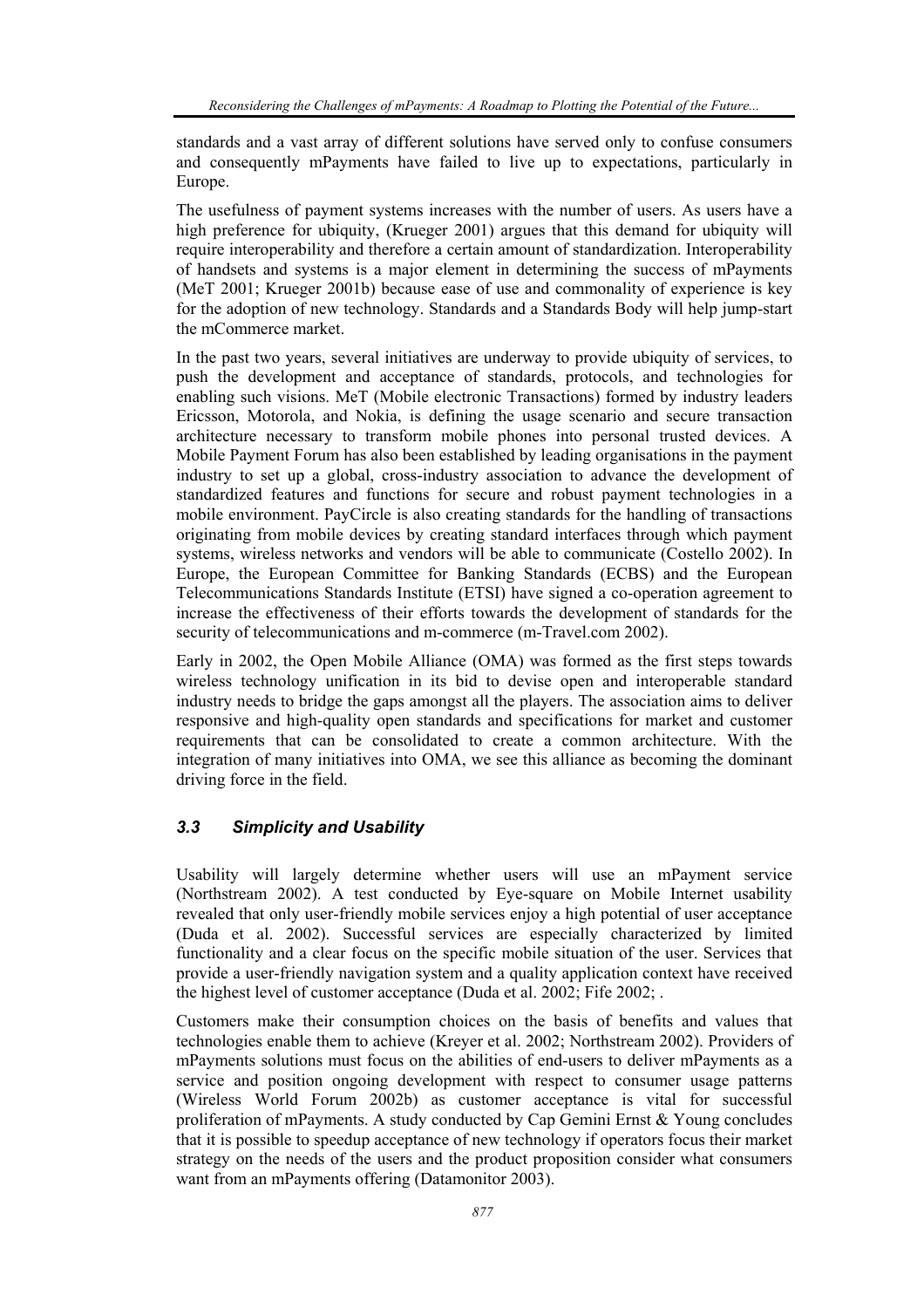#### *3.4 Market Knowledge and Understanding*

Building a brand and a mobile Internet strategy to focus on the ability of users to pay via their device was the cornerstone of success of I-mode in Japan (Wireless World Forum 2002a). However, (Northstream 2002) argued that the ability to use the mobile phone as a payment tool in itself might not be enough. Users and merchants should be able to perceive additional benefits such as reduced transaction time, reduced transaction cost, and also be able to address an existing need or solve a new (but real) problem. Current mPayments methods do not meet any of these parameters (Bennett 2002; Northstream 2002). Thus, despite their lack of security and convenience, payment methods are dominated by cash and cards simply because there is no better alternative (Ajay et al. 2002). Cash however has the benefit of providing anonymity, a feature not present in any other form of payment. As such, systems that wish to be sustainable must either improve their functionality and usability or aim to provide an alternative payment system where users and merchants perceive it as more beneficial than current payment methods.

In a study undertaken by the Electronic Payment Systems Observatory, (Böhle and Krueger 2001) claimed that "payment cultures" must be taken into account in order to give an interpretation of forces and factors that have an impact on the diffusion of Internet payment systems. There are clearly distinguishable payment cultures within Europe. Some of the payment options important in one group of countries are hardly used in others. The choice of Internet payment methods in a particular country largely depends on the payment habits at the real point of sale (Böhle and Krueger 2001).

(Northstream 2002) highlighted that cash is still used for about 80% of retail payments in western countries and in some cases this is still the only form of payment that is willingly acceptable. In the world of electronic transactions (namely the Internet), however, cash is almost non-existent, and credit cards are the most prominent payment method. Although other payment instruments have been around for many years, consumers' use of alternatives to cash is increasing slowly. Merchants tend not to rush into changing their habits, mainly due to related costs. Still payment instruments such as credit and debit are gaining acceptance. In Asia-Pacific for example, the credit market is expected to grow by 600% in the next ten years (Northstream 2002).

(Van Hove 2001) highlighted a separate study by Berlecon Research, which stated that new payment systems designed for the Internet are still hardly used in Germany. Even credit cards are not very popular in Germany compared to other countries as it is a high debit card usage country (European Cards Payment Review 2003). In the smaller online shops, the most popular means of payment is cash on delivery (COD) with no less than 40% of the total number of payments. Payment by means of a credit transfer after receipt of the goods ('Rechnung') is also popular (28%). Direct debit ('Lastschrift') is good for 13%; credit cards only come in fourth place (Van Hove 2001).

This is supported by another survey carried out by University Karlsruhe Germany, which according to (Böhle 2002), shows that even in the year 2002, the role of traditional payment systems to pay for online-orders has not decreased in Germany. German users still prefer to pay after receiving the bill or pay cash on delivery or pay by direct debit. Payment using mobile phones and prepaid systems ranked lowest. However, at the same time experience with new payment systems is also growing although the research results highlighted that curiosity was the main motivation for the use of mPayments (Böhle 2002).

In Thailand, very few web sites accept payment online even though the only online payment method available for Thai eCommerce merchants is that of accepting credit cards. This is because only 45% of the population owns a credit card in Thailand and that there is also a serious antipathy towards using credit cards online because of mistrust and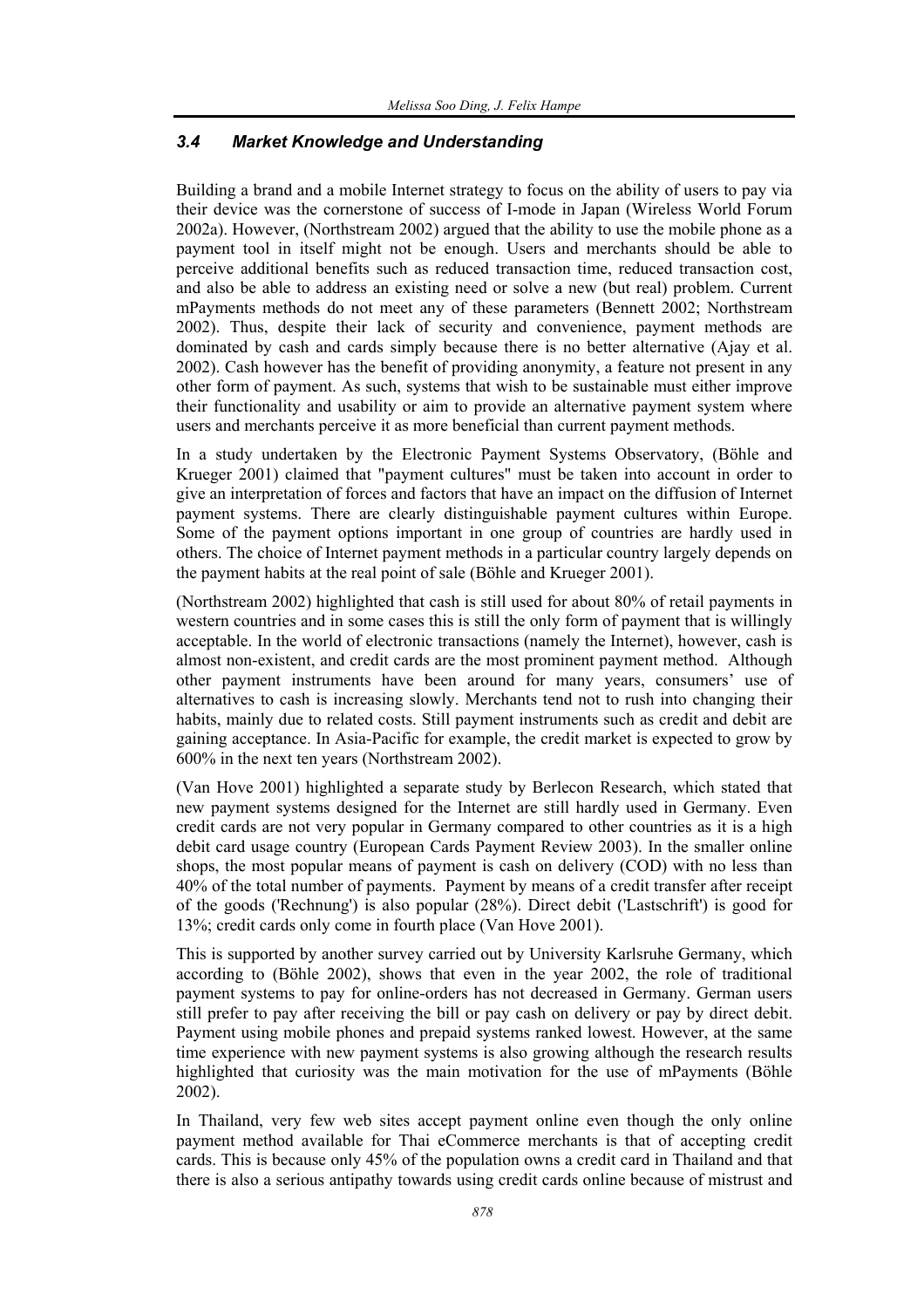potential fraud. Consequently, online merchants have had to adopt a cash on delivery payment method using "7-11" (brand name) convenient stores as delivery outlets (Ekasdornkorn et al. 2002).

Therefore, instead of simply technological know how and advancement, a thorough market knowledge and analysis of specific differences are the key to minimising uncertainty and shaping the development of mPayments globally. Service providers will have to adapt their strategies according to local variations and payment cultures.

## *3.5 Right Partners/Competitors*

(Northstream 2002) sees the future mPayments market as one where players act together, each taking a fair piece of the pie. New players will enter the market and take some of the profits; mobile operators could possibly have a share of a market they haven't been a part of before and credit card companies could potentially have reduced profits due to the entrance of mobile operators (Durlacher Research 2001; Northstream 2002). Collaboration between key market players, including content providers, is essential to speed up development and time to market (Northstream 2002; Paybox 2003). The results of a survey in Norway, Denmark, Sweden, Holland and England have shown that the market does not explode before the content providers have access to around 70 - 80% of the mobile customers (Strand Consult 2002).

Many new initiatives that include various combinations of different types of players already exist in the mPayment market. Some mPayment services, like Germany based Paybox (now defunct) and Mobipay of Spain are independent (Van Hove 2001). Others, such as Vodafone m-pay bill, are operated by a specific operator only for its own subscribers. A key advantage of the independent players is that they enable every mobile user to use the service upon registration, regardless of their mobile service provider. For a specific merchant, teaming up with such a player is more efficient than teaming up with three or more separate mobile operators. On the other hand, an independent player will need to build a user base, usually from scratch. A mobile operator or a bank will already have millions of customers who are potential mPayment users (Northstream 2002). A clear definition of each actor's role is therefore necessary in order to ensure that the parties are complementary rather than in competition.

In particular, the key question of who manages the relationship with the customer and the merchant must be clarified (European Financial Management & Marketing Association 2003). It is likely that this exact argument is relevant in the Paybox case. While Paybox targeted primarily the end-users and declared themselves as offering a substitutional approach for credit cards, they didn't reach widespread merchant base (Müller 2003). A player must mobilize merchants with value propositions to include the ability to serve customers more quickly and cheaply, propagating declining costs as usage grows. The goal is to replace high cost payment methods as quickly as possible(Boston Consulting Group 2001).

In a specific market, an analysis should be done to identify the right balance required between players and what profit/risk distribution can and should be established. A more detailed selection process would identify the potential partners for the new venture However, players must be prepared that some external factors might be involved (Northstream 2002).

The mPayment value chain is complex and it will take some time before different roles can be assigned to the best actors. For mobile data services to be successfully provided, careful coordination will be necessary to encompass the expertise of a variety of players (Fife 2002; European Financial Management & Marketing Association 2003). Table 1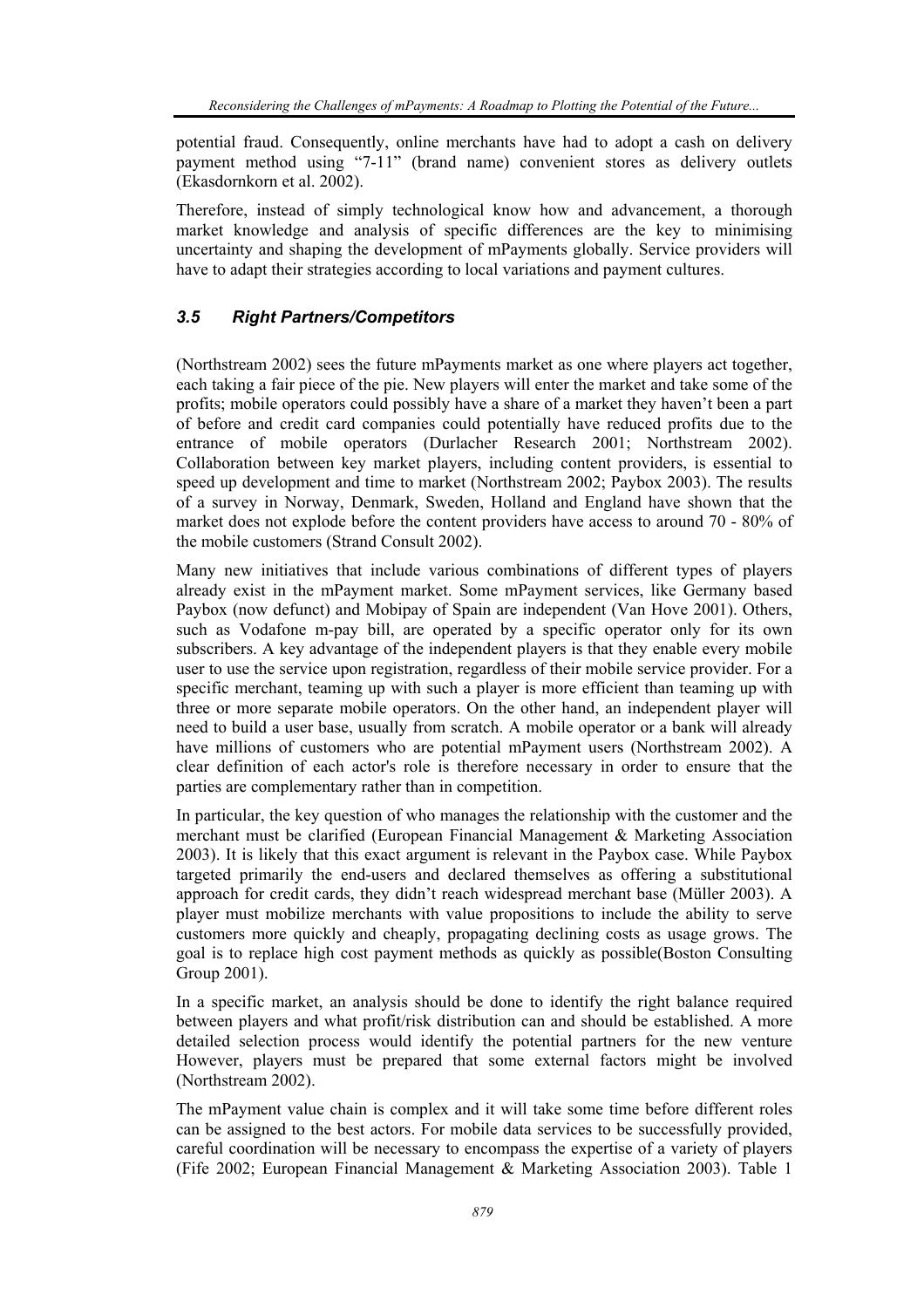below describes some strengths and weaknesses of different actors to act as Payment Service Providers or Trusted Third Party (Telecom Media Networks 2002).

| <b>Criteria</b>            | <b>Banks</b>              | <b>Credit card firms</b> | <b>Mobile operators</b>     | <b>Payment start-ups</b>         |
|----------------------------|---------------------------|--------------------------|-----------------------------|----------------------------------|
| <b>Motivation</b>          | Fear of staying<br>behind | Add a new<br>channel     | New revenue<br>and services | <b>Business</b><br>opportunities |
| Mobile services skills     | O                         | Ω                        |                             | $\odot$                          |
| Financial services skills  |                           |                          | ∩                           | $\bullet$                        |
| Micro billing capabilities | O                         | O                        |                             |                                  |
| Macro billing capabilities |                           |                          | ∩                           | $\mathbf{\Theta}$                |
| Large end-user base        |                           |                          |                             | $\odot$                          |
| Large merchant base        | ≏                         |                          | ◔                           | $\bullet$                        |
| Move quickly               | ◔                         | ∩                        | $\Omega$                    |                                  |
| Able to expand quickly     | ◕                         |                          | Δ                           | G                                |
| Sample company             | <b>SEB</b>                | Visa                     | Orange                      | Paybox                           |

*Table 1: Strengths and Weaknesses of mCommerce players (Taken from (Telecom Media Networks 2002))* 

#### capability capability Ο  $009$

*Legend:* 

### *3.6 Cost Effectiveness*

The main reason most companies promoting micropayments failed is because the margins on small value payments are very low and sufficient economies of scale is extremely difficult to attain. Perhaps most critical is the inherent openness of the Internet, combined with widespread provision of free services, making it difficult to convince consumers to take the trouble to pay for content (Trintech 2002).

Although we have some encounters of mPayment applications (for example, parking meters), our main consideration on explaining failures in the set-up of mPayment solutions are summarised in the following set of exploratory statements. Following our research approach as mentioned in section 2 above, we state what could later be transferred into hypotheses:

- Very high transaction costs;
- Insufficient value added in order to substitute alternative payment systems in existence, e.g. credit card via internet and services such as Paypal;
- The national or regional availability of systems. The unavailability of roaming contracts for most system which so far make traditional credit cards of superior value;
- Lack of trust in non-bank organisation offering mPayment system (Lack of well established institutional trust);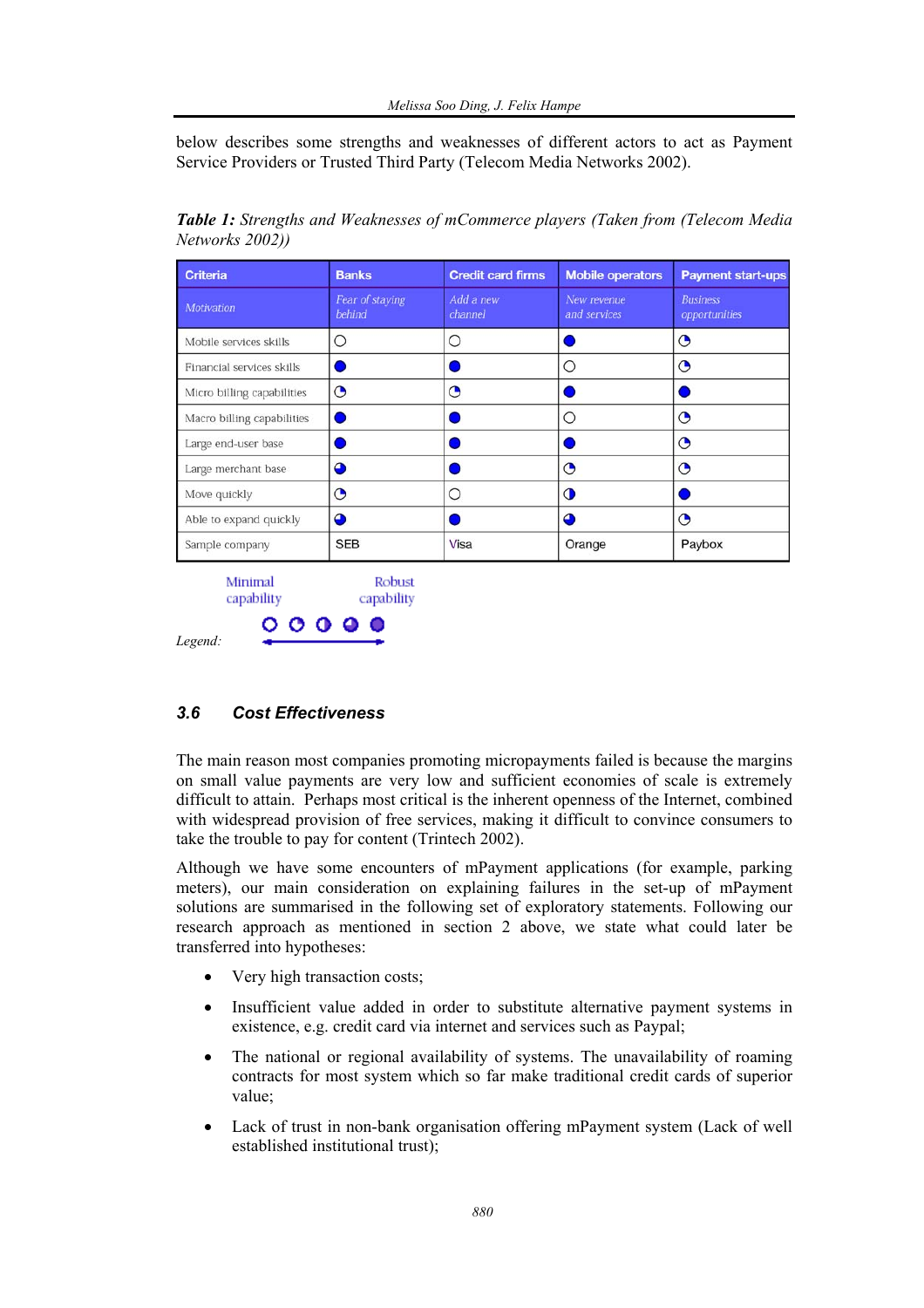- The reduced marketing power due to capital shortage for start-up organisations offering mPayment solutions;
- Beyond early adopters, there might be initial barriers for non conventional schemes;
- For merchants, it's yet another system with 3% to 5% charge. mPayment is of low attraction as they would prefer the customers to use less costly payment methods anyhow;
- In the case of mobile solutions, mapping it to a bank transfer, the merchant is still left with revocation risks as mobile solutions that have been installed to-date have not reduced non payment risk associated to the current payment systems.

Cost efficiency is a crucial factor in the determination of success for the service provider. Visa International state that a minimum transaction value of 12 euros is needed, for a transaction to be cost efficient (Müller 2003). This should lead to a reconsideration of the long lasting discussion on micro versus macro payment where significantly lower thresholds had been considered. Furthermore, one might assume that a substantial proportion of current mPayment transactions (not only the Paybox case) are below 12 euros.

Visa actively markets new payment solutions to merchants in order to increase acceptance and offer a better value proposition. Taking into account that a worldwide merchant base is one of the most valuable assets for a credit card company, it may be concluded that their market entrance with new mPayment approaches will be by far the most promising option.

This argument achieves even greater weight, if one considers that Credit Card associations (like Visa, MasterCard) are closely linked to major financial institutions. Comparing that with new market entrants, like Paybox or others, who want to position themselves as intermediaries, the necessary investment required to set up a similar large merchant as well as user base, put that approach under serious question.

In addition, even if one takes the one hundred million subscribers of Vodafone worldwide, there are certainly other dimensions to consider, most importantly, trust and institutional brand. All the above-mentioned items formed a multi-dimensional space with complex inter-dependencies. Our discussion so far has mainly been based on general reasoning. However, to substantiate this general reasoning, we have to fall back on sound micro data. This will lead to an exploratory research, generating a set of hypotheses, but we have to admit that, that level of micro data is not accessible at the moment. As the market does not provide this data, we have to leave the empirical validation for further study (in case they become available).

### **4. Conclusion and Outlook to Further Research**

MPayment is already in use in many parts of the world, including Europe and Asia, even though not significantly as yet. Taking the failures discussed so far (especially the case of Paybox), we still consider that we are in an early stage of an innovation process so we clearly expect the diffusion of mPayment to lie ahead. With the Asian markets showing an enormous take-off and the European market indicating a state of stagnation and towards decline, we conclude that our future research approach should be redirected to these emerging markets.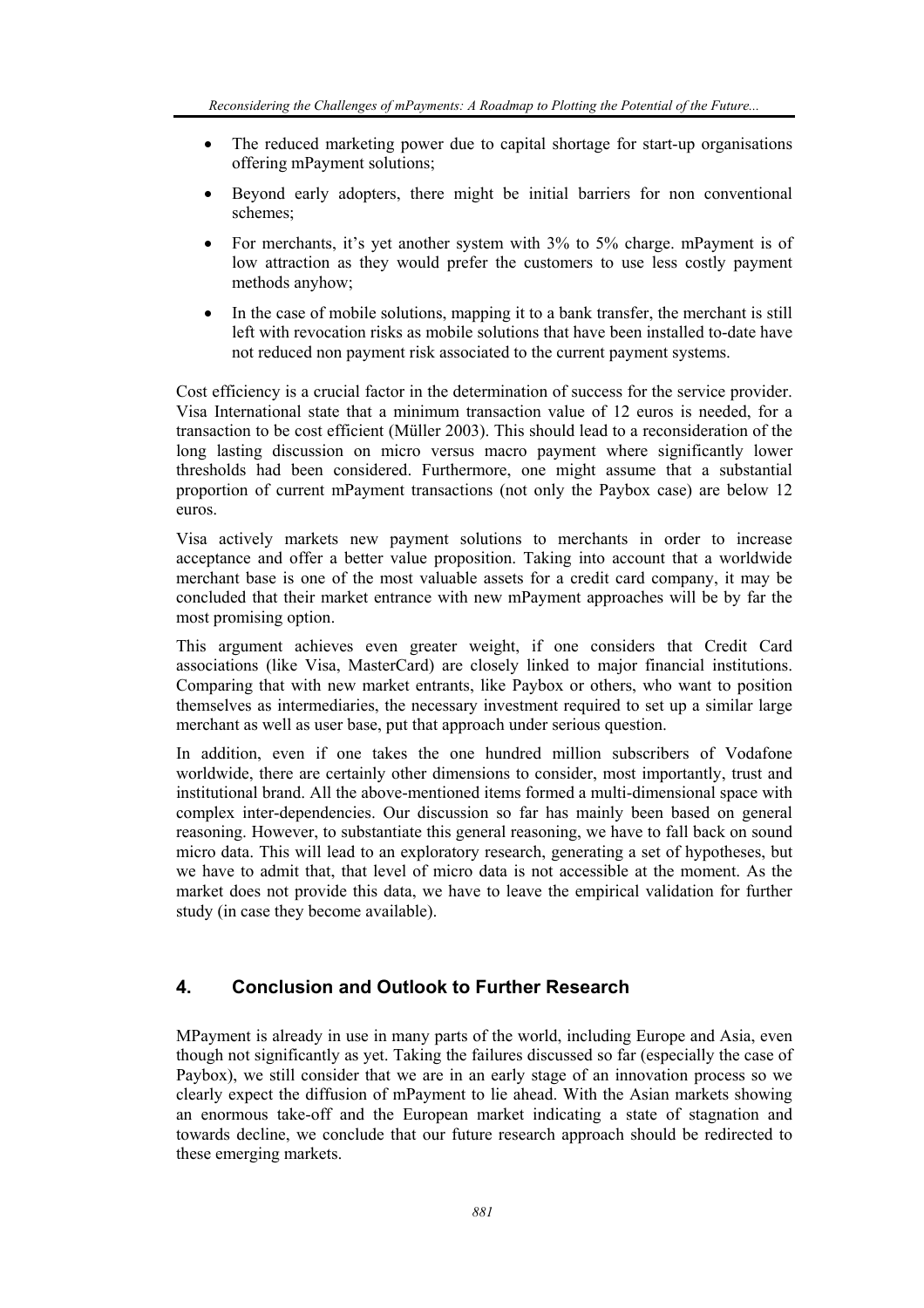#### **References**

- Ajay, C.*, et al.* (2002). *Mobile Payment Services*, Accessed. http://islab.oregonstate.edu/koc/ece478/proj/2002RP/GS.pdf
- Baschnonga, A. (2002). *Mobile payments*, Accessed: 100902. URL: http://www.pmn.co.uk/public/ce/features/pay01.html.

Bennett, M. (2002). *Mobile Payment Systems in Europe -- Update and Outlook*, Accessed: 200103. URL: http://www.gigaweb.com/Content/Media/GigaTels/January72003.ppt

- Bock, P. and D. Spiller (2001). "Kassieren im Ecommerce eine Analyse relevanter Zahlungssysteme aus Händlersicht". Germany, Berlecon Research.
- Böhle, K. (2002). *Expanding Niches. Some Results of an Online-survey about Online shopping and Paying* [PDF], Accessed: 270103. URL: http://epso.jrc.es/newsletter/vol14/docs/ePSO-N14.pdf
- Böhle, K. and M. Krueger (2001). Payment Culture Matters A comparative EU-US perspective on Internet payments, Institute for Prospective Technological Studies.
- Boston Consulting Group (2001). *Mobile Payments. The Next Revolution or a Failed Coup?* [PDF], Accessed: 150103. URL:http://www.bcg.com/publications/files/mobile\_pymts\_next\_rev\_ofa\_9\_01.p df
- Bucci, P. (2001). *Mobile Financial services and m-Payments in Italy*, Accessed: 100802. URL: http://epso.jrc.es/newsletter/vol01/1-4.html
- Cap Gemini Ernst & Young (2002). *Mobile Payments: Money in Your Hands* [PDF], Accessed: 22 January 2003. URL:http://www.capgemini.com/tmn/pdf/MobilePayments.pdf
- Cash, A. (2002). *Strategic Models for Mobile Payments* [HTML], Accessed: 23 January. URL:http://houns54.clearlake.ibm.com/solutions/finance/mobile\_payments
- Cellular News (2002). *Mobile Payments Set to Soar Study* [HTML], Accessed: 300103. URL: http://www.cellular.co.za/news\_2002/031602 mobile\_payments\_set\_to\_soar.htm
- Cellular News Co (2002). *Visa Mobile 3D Secure specification for m-commerce security* [HTML], Accessed: 310103. URL:http://www.cellular.co.za/technologies/mobile-3d/visa\_mobile\_3d.htm
- Costello, D. (2002). *Mobile Payments: Preparing for the mCommerce*
- *Revolution* [PDF], Accessed: 23 January. http://www.marcusevans.com/doc/Mobile\_Payment\_White\_Paper.pdf
- Datamonitor (2003). *Mpayments*, Accessed: 240103. URL:http://www.mobilecommerceworld.com/Tmpl/DMReport.asp?CID=1&RID  $=336$
- Ding, M. S. and C. R. Unithan (2002). Mobile Payments (mPayments) -An Exploratory Study of Emerging Issues and Future Trends. IRMA, Pennsylvania, USA, Accepted to be presented at IRMA 2003, Pennsylvania, USA.
- Ding, M. S. and C. R. Unnithan (2002). mCommerce Security -- an appraisal of current issues and trends. 12th BIT Annual Conference, Manchester, UK.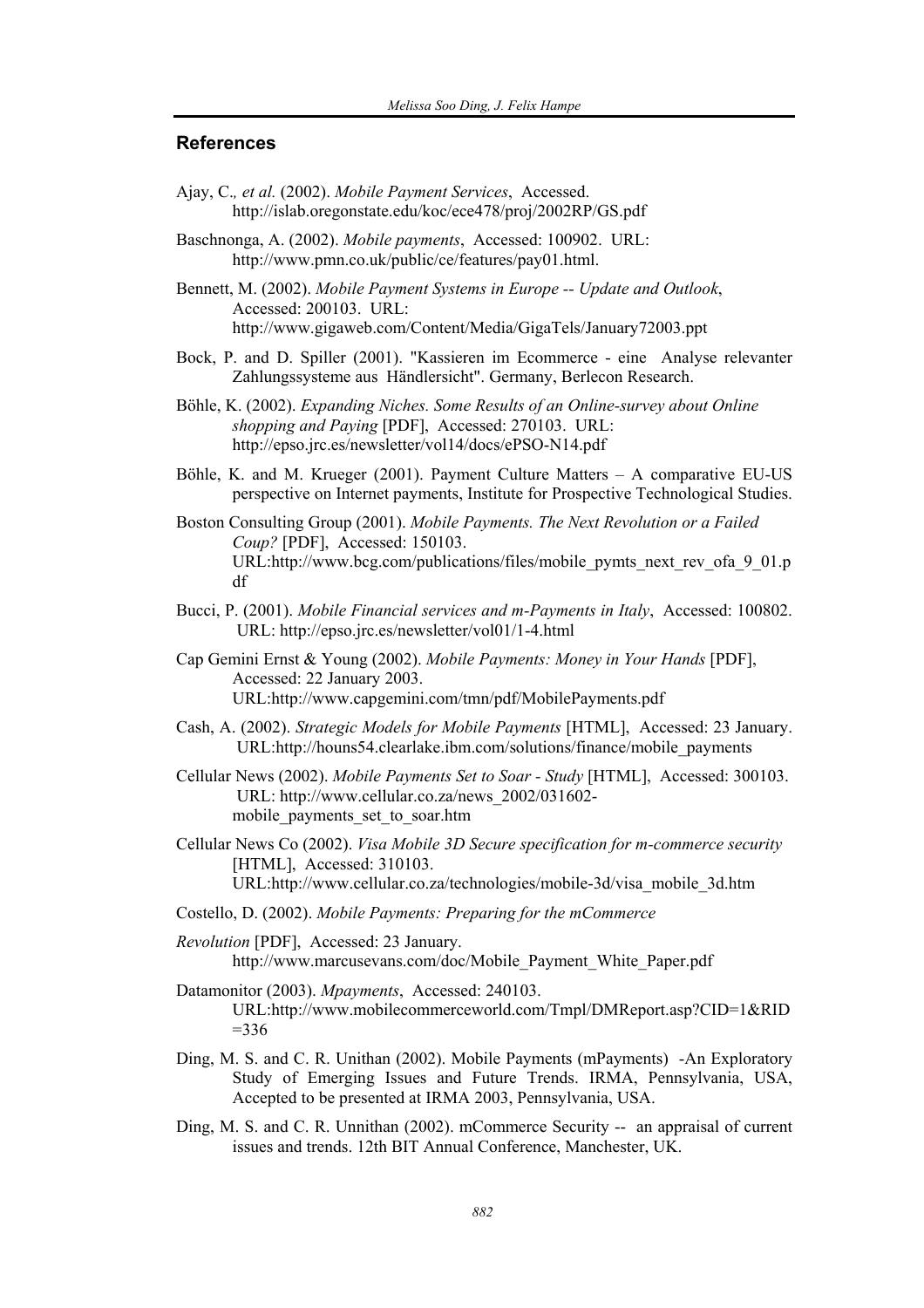- Donnelly, B. (2002). *Mobile Commerce Payments* [PPT], Accessed: 23 January. http://www.frost.com/prod/brochures.nsf/luAll/3851-01
- Duda, S.*, et al.* (2002). *Mobile Usability* [PDF], Accessed. URL:http://www.eyesquare.de/dokumente/Mobile-Usability-eyesquare-english.pdf
- Durlacher Research (2001). *UMTS Report: an investment perspective",* [PDF], Accessed: 270103. URL:http://www.durlacher.com/downloads/umtsreport.pdf
- Egger, F. N. and D. Abrazhevich (2001). *Security & Trust: Taking Care of the Human Factor* [PDF], Accessed. http://www.jrc.es/cfapp/reports/details.cfm?ID=1024
- Ekasdornkorn, A.*, et al.* (2002). Micropayments for commerce transactions : a solution to credit card use in Thailand? Seventh CollECTeR Conference on Electronic Commerce, Melbourne, Vic, Australia.
- Engel-Flechsig, S. (2001). *Securing the global economy*, Accessed: 230801. URL:http://www.mobilecommerceworld.com/Tmpl/article.asp?CID=1&AID=71 99&TCode=FT
- European Cards Payment Review (2003). *European payment cards yearbook Synopsis*, Accessed: 280103. http://www.europeancardreview.com/\_pdfs/Synopsis\_02- 03.pdf
- European Financial Management & Marketing Association (2003). *Paying in a Mobile World* [HTML], Accessed: 050203. URL:http://www.efma.com/events\_detailevent.php?ref=1- 2QZ0R&rub=efma\_events.gif
- Fife, E. (2002). *Telecom Outlook Report on Wireless What Lies Ahead: Understanding Customers' Requirements in Demanding Times* [PDF], Accessed: 290103.
- Ghosh, A. and T. M. Swaminatha (2001). "Software security and privacy risks in mobile e-commerce." Communications of the ACM **44**(2): 51-57.
- Hampe, J. F.*, et al.* (2000). Mobile electronic commerce -- reintermediation in the payment systems. 13th International Bled Electronic Commerce Conference, Bled, Slovenia.
- Henkel, J. and F. Zimmermann (2001). *The political Dimension of Payment System Innovations -- The Case ofMobile Payments*, Accessed: 010802. URL: http://www.jrc.es/pages/iptsreport/vol63/english/ICT2E636.html
- Institute for Communications Research and Systems @ Work (2001). The Future Mobile Payments Infrastructure
- A Common Platform for Secure M-Payments. Singapore, Institute for Communications Research.
- Kalakota, R. and M. Robinson (2001). Mbusiness -- The Race to Mobility, McGraw-Hill.
- Keen, P. G. W. and R. Mackintosh (2001). The Freedom Economy, Osborne-McGraw-Hill.
- KPMG (2000b). *Clash of the Titans The Future of m-Financial Services in Europe*, Accessed: 010802. http://www.kpmgconsulting.co.uk/press/news/29nov00titan.html
- Kreyer, N.*, et al.* (2002). Standardized Payment Procedures as Key Enabling
- Factor for Mobile Commerce. EC-WEB 2002,, Aix-en-Provence.
- Krueger, M. (2001). *The Future of M-Payments -Business Options and Policy Issues*, Accessed: 010802. ftp://ftp.jrc.es/pub/EURdoc/eur19934en.pdf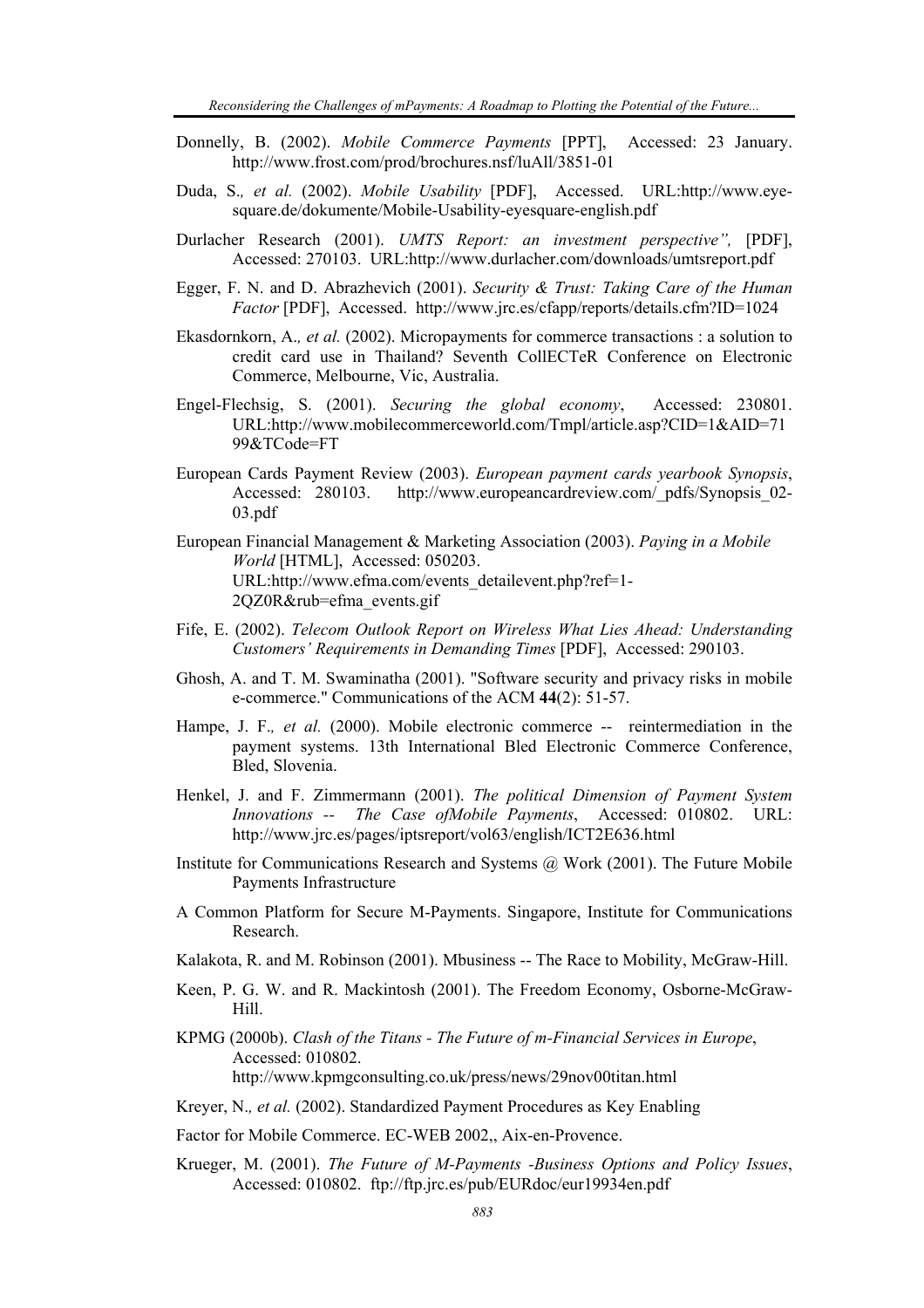Krueger, M. (2001b). *Mobile payments -- A Challenge for Banks and Regulators*, Accessed: 100802.

URL:http://www.jrc.es/pages/iptsreport/vol63/english/ICT1E636.html.

MeT (2001). *MeT Overview White Paper (Version 2.0) -- The Met Initiative -- Enabling Mobile eCommerce*, Accessed: 010802. URL: http://www.mobiletransaction.org/pdf/White%20Paper\_2.0.pdf

m-Travel.com (2002). *European groups to develop m-commerce standards*, Accessed: 110902. http://www.m-travel.com/20222.shtml

- Müller, M. (2003). Der Mobile Payment-Markt aus der Sicht von Banken und Kreditkartenunternehmen. 3. Workshop Mobile Commerce, Universität Augsburg, VISA International.
- Northstream (2002). *Mobile Payments -- Key aspects for launching successful services*, Accessed: 140103. URL: http://www.northstream.se/download/mpayment.pdf
- NUA (2002). *Forrester Research: Europeans unwilling to pay for mobile apps* [HTML], Accessed: 290103. URL: http://www.nua.ie/surveys/index.cgi?f=VS&art\_id=905358539&rel=true
- Open Mobile Alliance (2002). *New Global Organization, the Open Mobile Alliance -- Formed to FosterWorldwide Growth in the Mobile Services Market*, Accessed. URL: http://www.openmobilealliance.org/pr2002-06-12.html
- OSCIE (2002). *Blueprint on mobile payments* [pdf], Accessed: 24 january. http://eeurope-smartcards.org/Documents/01-2- 2%20TB5%20Blueprint%20Mobile%20Payments%20V0\_1.pdf
- Paavalainen, J. (2001). Mobile Business Strategies, Wireless Press, Addison-Wesley.
- Paybox (2003). *The Paybox Group Restructures* [Press release], Accessed: 230103. http://www.paybox.co.uk/2555.html
- Singh, G. (2002). *Baltimore technologies -- Securing the mobile e~conomy*, Accessed: 1902. URL:http://www.intranetjournal.com/articles/200008/uw\_08\_02\_00a.html
- Sonera Smart Trust (2001). Accessed: 131001. http://www.smarttrust.com/whitepapers/what is a pki.asp
- Strand Consult (2002). *How to make money on mobile services A picture of the current & future Market for Mobile Services in Europe*, Accessed: 280103. http://www.strandreports.com/sw494.asp
- Sumit Mobile Systems Ltd (2002). *Introduction to Sumit Mobile Systems* [PDF], Accessed: 080103. URL:http://www.sumitmobile.com/Sumit%20Media%20Packet.pdf

- Telecom Media Networks (2002). *Mobile Payments in M-Commerce* [PDF], Accessed: 270103. http://www.cgey.com/tmn/pdf/MobilePaymentsinMCommrce.pdf
- Torvinen, V. (2000). *Wireless PKI Fundamentals*, Accessed: 121001. URL: http://www.radicchio.org/download/SMD-001.PDF

Towergroup (2001). *Research Shows Mobile Payments Will Become Critical Hub in Bank/ConsumerRelationship*, Accessed: 110902. URL: http://about.reuters.com/newsreleases/art\_5-6-2001\_id727.asp#

Trintech (2002). *Mobile Payments: Preparing for the mCommerce Revolution* [PDF], Accessed: 170103. URL: http://www.marcusevans.com/doc/Mobile\_Payment\_White\_Paper.pdf